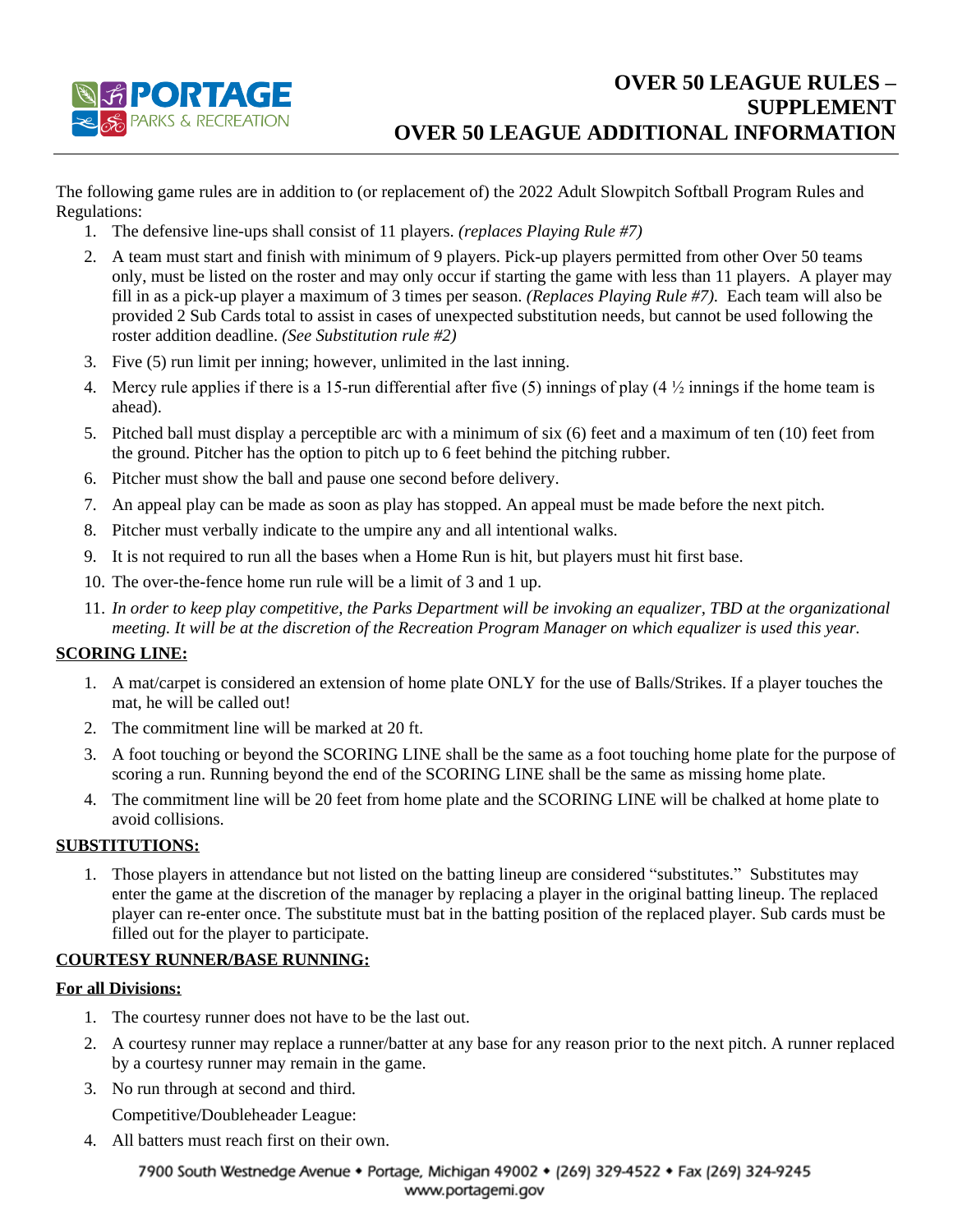

Recreational/Single Game League:

5. A courtesy runner may run for the batter from the batter's box only if the batter is physically challenged (i.e., has an artificial limb or joint below the waist). This is not a rule for injured players to continue playing while injured, either inside or outside of the league.

## **EQUIPMENT:**

- 1. A maximum of two layers of tape (not covering the knob)
- 2. A manufactured or professionally installed flare or cone grip would be legal.
- 3. A solid core 12" ball



- 4. Maximum core of .52
- 5. Maximum compression of 300
	- $6.$  This is the official ball being used.
- 7. **ALL ASA/NSA Approved bats will be allowed EXCEPT**:
- a. Miken- Ultra II
- b. Miken- Ultra II Maxload
- c. Miken- Ultra Special Addition
- d. Miken- Ultra Velocit-e
- e. Miken- Ultra II Advanced
- f. Worth- Toxic XXX
- g. Combat- Mike Macenko Signature series
- h. ASA Non-Approved Bat List with Certification Marks

Each team will receive their game balls that are included in their team fee at the beginning of the season. (12 for doubleheader and 6 for single games) Any balls needed in addition will be the team's responsibility to acquire. A limited number of balls will be available to purchase at the Parks Office only.

# **ADDITIONAL INFORMATION**

**Schedule** – League play will begin Tuesday, May 3 and continue into late July. A minimum of four teams are required for league play. Teams for Over 50 League will be accepted on a first come basis as there may be a limit to the number of teams accepted. Please note, in the instance of an odd number of teams a team may be required to play a lower or higher division team to stay within the 12 weeks. The Courtesy Runner rules will automatically default to recreational rules.

**Fees** – The 2022 team fee is \$700 for a regular team and \$1,070 for a double header team. Fees include game balls, umpires, field preparation, trophies, ASA registration and administrative services.

**League Rules** – Please review included rules that pertain only to the Over 50 League.

**Bats** – Please review ASA Non-Approved Bat List with Certification Marks which can be found on the portage softball or MASA website.